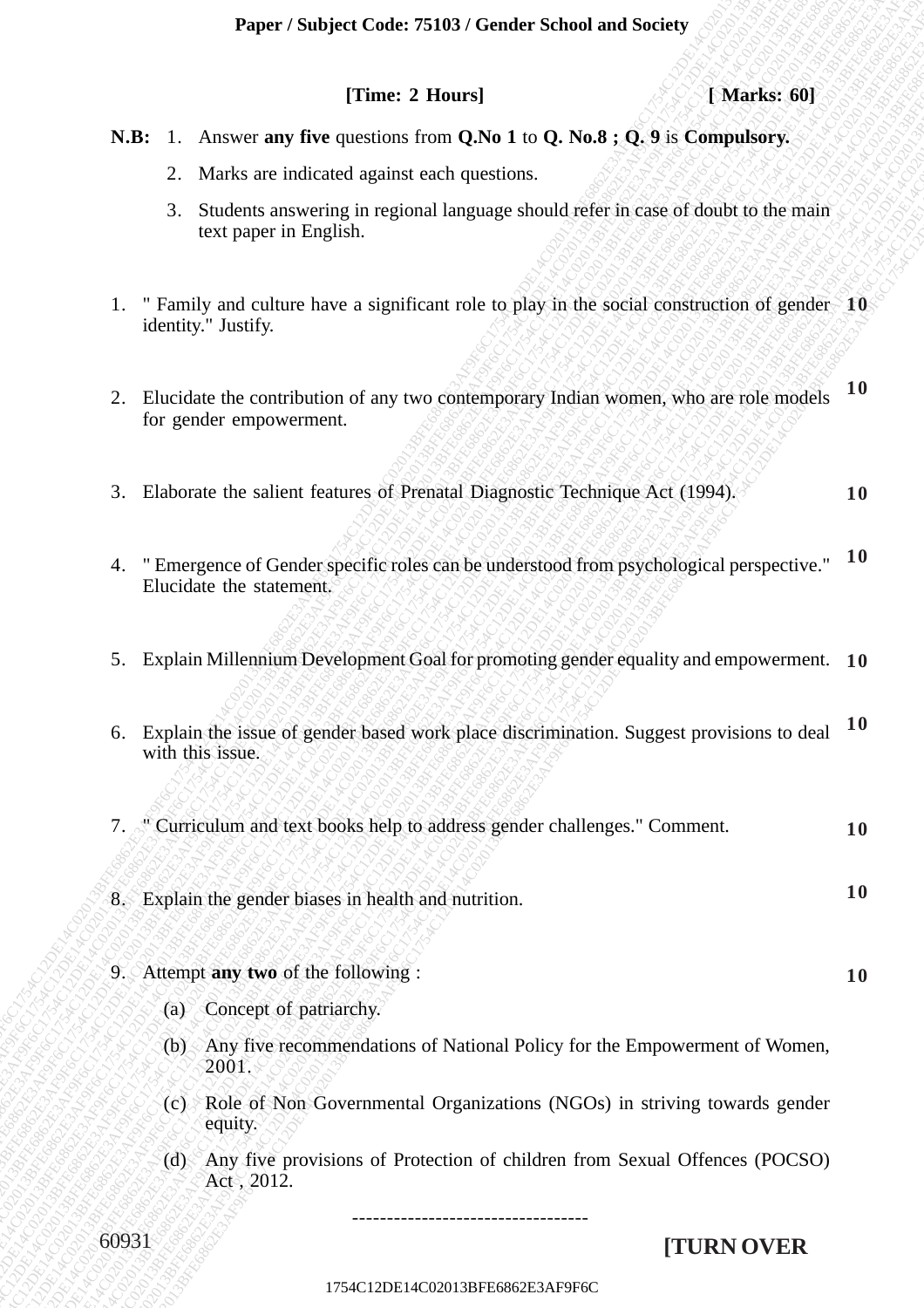# $\overline{2}$ (मराठी रुपांतर) (२ तास)

#### एकूण गुण : ६०

80

80

80

- १. ''लिंगभाव ओळखीच्या सामाजिक रचनेत कुटुंब व संस्कृती यांची महत्त्वाची भूमिका आहे.'' समर्थन करा.  $20$
- २. लिंगभाव सबलीकरणाबाबत आदर्श असलेल्या कोणत्याही दोन समकालीन भारतीय स्त्रियांचे योगदान सविस्तर लिहा.
- ३. प्रसूतीपूर्व निदान तंत्र अधिनियम (१९९४) ची मुख्य वैशिष्ट्ये सविस्तर लिहा. 80
- ४. ''मानसशास्त्रीय परिप्रेक्ष्यातून लिंगभाव विशिष्ट भूमिकांच्या उगमाचे आकलन होते.'' विधान विशद करा. 80
- 80 ५. लिंगभाव समानता व सबलीकरण वृद्धिगत करण्याबाबतचे सहस्राब्दी विकास ध्येय स्पष्ट करा.
- ६. कार्यस्थानी होणाऱ्या लिंगभावावर आधारित भेदभावाची समस्या स्पष्ट करा. ही समस्या हाताळण्यासाठी 80 तरतूदी सूचवा.
- ''लिंगभाव आव्हांनास सामोरे जाण्यासाठी अभ्यासक्रम व पाठ्यपुस्तके सहाय्यक ठरतात.'' टिप्पणी करा.  $\Theta$ . 80
- ८. स्वास्थ व पोषण या संबंधातील लिंगभाव पूर्वग्रह स्पष्ट करा.
- ९. खालीलपैकी **कोणत्याही दोहोंवर** थोडक्यात लिहा.
	- (अ) पितुसत्तेची संकल्पना
	- स्त्री सबलीकरणासाठी राष्ट्रीय धोरण २००१ मधील कोणत्याही पाच शिफारसी  $\mathcal{F}(\mathbf{p})$
	- (क) लिंगभाव समतेप्रती अशासकीय संघटनांची भूमिका
	- (ड) लैंगिक गुन्ह्यांपासून बालकांचे संरक्षण अधिनियम २०१२ (POCSO Act ) मधील पाच तरतूदी

## **TURN OVER**

60931

1754C12DE14C02013BFE6862E3AF9F6C